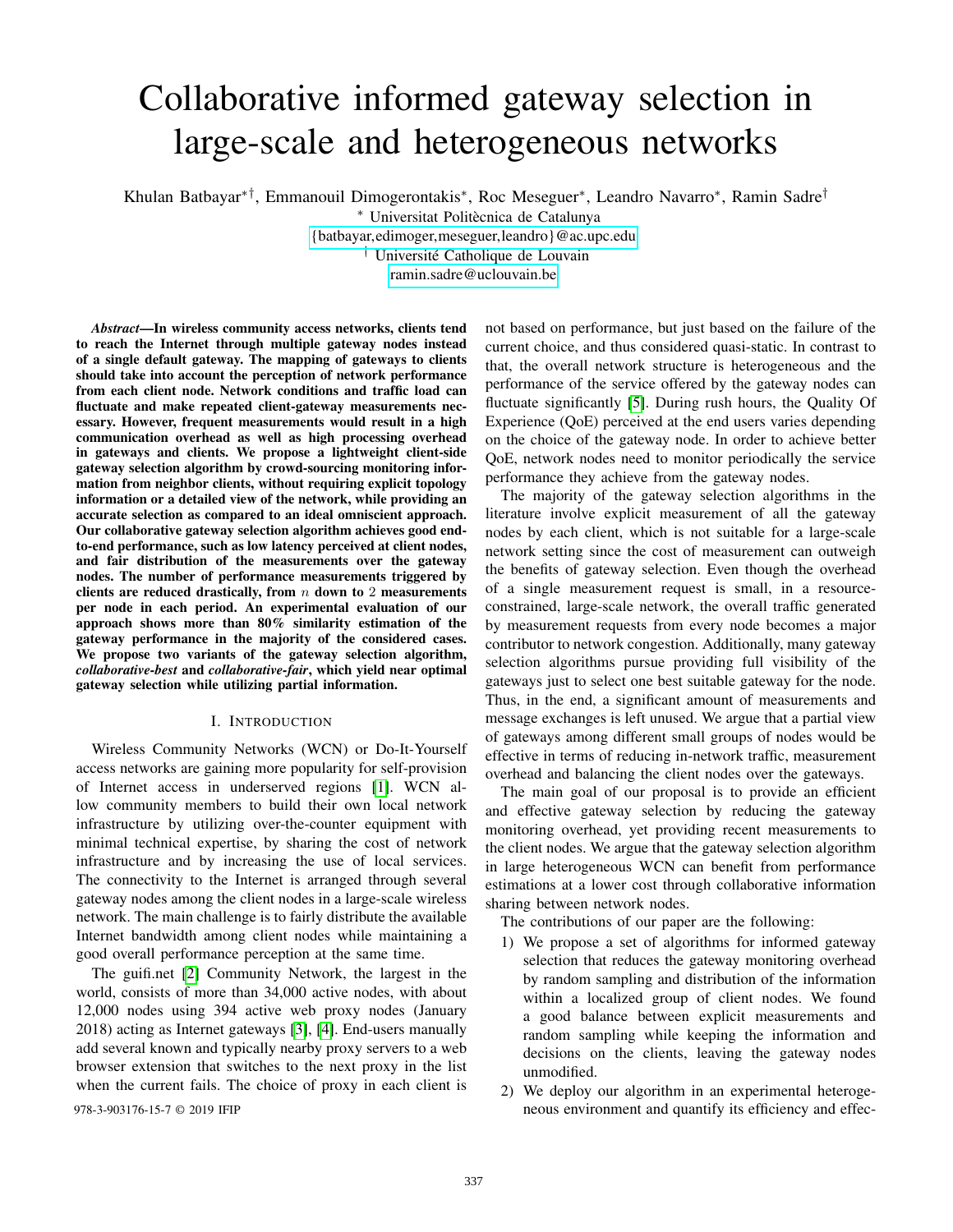tiveness and the influence of collaborative performance measurements.

# II. RELATED WORK

<span id="page-1-0"></span>There is a large body of work on the gateway selection problem, not only in Wireless Networks but also due to the rising number of Internet of Things devices that need efficient gateway selection algorithms. Most of these works have some important limitations: despite proposing interesting solutions, they tend to fail in considering heterogeneity, monitoring overhead, and lack practical testing in a real-world environment. We therefore only discuss works directly related to ours.

Concerning Collaboration, to achieve a low monitoring overhead, some works use collaborative probing [\[6\]](#page-8-5)–[\[8\]](#page-8-6). In [\[6\]](#page-8-5), the monitoring modules collect statistics about network usage. This approach relies on a centralized system where the collected information is stored, therefore not suitable for a loosely organized WCN. In [\[7\]](#page-8-7), the clients collaborate to probe the gateways in an elaborate way and use the results to select one. But it is based on a brute-force approach that is not scalable to large networks. The work presented in [\[8\]](#page-8-6) is closely related to our work, and also uses collaboration among clients to probe the gateways without using brute-force. It presents a synthetic coordinate system of the whole network nodes using the Vivaldi algorithm [\[9\]](#page-8-8) to estimate the distance between every node in the network including gateway nodes. Each client only probes one gateway and shares the information on this overlay network in a gossiping way.

Concerning Grouping, the topic of sensor clustering in WSN [\[10\]](#page-8-9)–[\[12\]](#page-8-10) is related. Clustering is used to route sensed information to sinks, a problem very close to the gateway selection. But our problem has important differences: bidirectional traffic, heterogeneity (e.g. use, amount of information, hardware, protocols), and end users (perception of quality of service). Although these works propose interesting solutions, most of them are not applicable to our scenario due to the differences mentioned above.

Concerning Metrics, different metrics have been used to make an efficient gateway selection. In [\[13\]](#page-8-11), gateway selection is based on the load of the gateway while the authors of [\[14\]](#page-8-12) use a combination of gateway load, route interference and expected link quality metrics to estimate the gateway performance. Recent work in [\[15\]](#page-8-13) presents a flexible gateway selection based on not only network-based criteria (e.g. economical features or user preferences) for gateway selection. It is a conceptual proposal based on game theory with a thorough information processing at the client node, therefore difficult to implement and deploy on a large-scale network. The PAWS [\[6\]](#page-8-5) algorithm redirects node requests over gateways based on the flow demand and residual capacity of the gateway.

As compared to previous studies, our proposal offers a more localized collaboration in order to obtain an accurate performance estimation, with the ability to be deployed in large-scale heterogeneous networks with the assistance of client-side metrics.

# III. DESIGN DECISIONS

In this section, we describe the two major design decisions in our proposed collaborative and informed gateway selection. The design decisions are motivated by the following desired properties of the selection procedure:

- Low monitoring overhead: Periodic performance monitoring requests should not influence the performance of the gateway nodes or even worse overload the gateway nodes or the access network.
- Fair gateway selection: Monitoring requests generated by client nodes should be balanced on gateway nodes in order to provide the best QoS. Therefore, each client node should consider during selection how its gateway choice will affect the other nodes.
- Handling uncertainty: The selection algorithm should react timely to the changes of gateway performance including node failure, capacity exhaustion, traffic congestion, and degradation of the quality of the service.
- Incremental and backward compatible: It should be possible to implement the selection algorithm in an existing environment without interrupting the normal functioning of the network.

## <span id="page-1-1"></span>*A. Collaborative sensing among close neighbors*

In collaborative sensing, nodes share measurement results in order to build a common ground of information while keeping the measurement overhead low. More concretely to the problem of gateway selection in WCN, we want nodes to share their gateway performance measurements in order to reduce the number of measurements needed to make an informed gateway selection. Unfortunately, in large networks such as a WCN or a Wireless Sensor Network, collaborative sensing between *all* nodes is not scalable. Instead, nodes are typically organized into more or less small groups and collaboration happens only inside those groups. Different solutions have been proposed to (self-)organize nodes into groups in order to achieve network-wide objectives such as load balancing, fault tolerance, or energy efficiency [\[16\]](#page-8-14)–[\[19\]](#page-8-15).

Obviously, sharing of measurements only makes sense among nodes that perceive the gateway performance similarly. This makes the grouping process harder. For example, a simple topological grouping applied to the network shown in Figure [1a](#page-2-0) might lead to the two groups of nodes N1– N5 shown in Figure [1b](#page-2-0). Depending on the characteristics of the network links, the nodes N1, N2 and N3 might see or not see a similar performance of gateway N5. Algorithms like Synthetic coordinate based algorithm and CoPing (see Section [II\)](#page-1-0) perform complex measurements and adjustments to organize the nodes and to compensate for the differences between nodes.

In this paper, we propose a simpler mechanism for collaborative sensing that avoids such adjustments. Instead, we allow each network node to choose close neighbors to collaborate with, resulting in individual groups such as the ones depicted in Figure [1c](#page-2-0). The underlying assumption is that nodes that are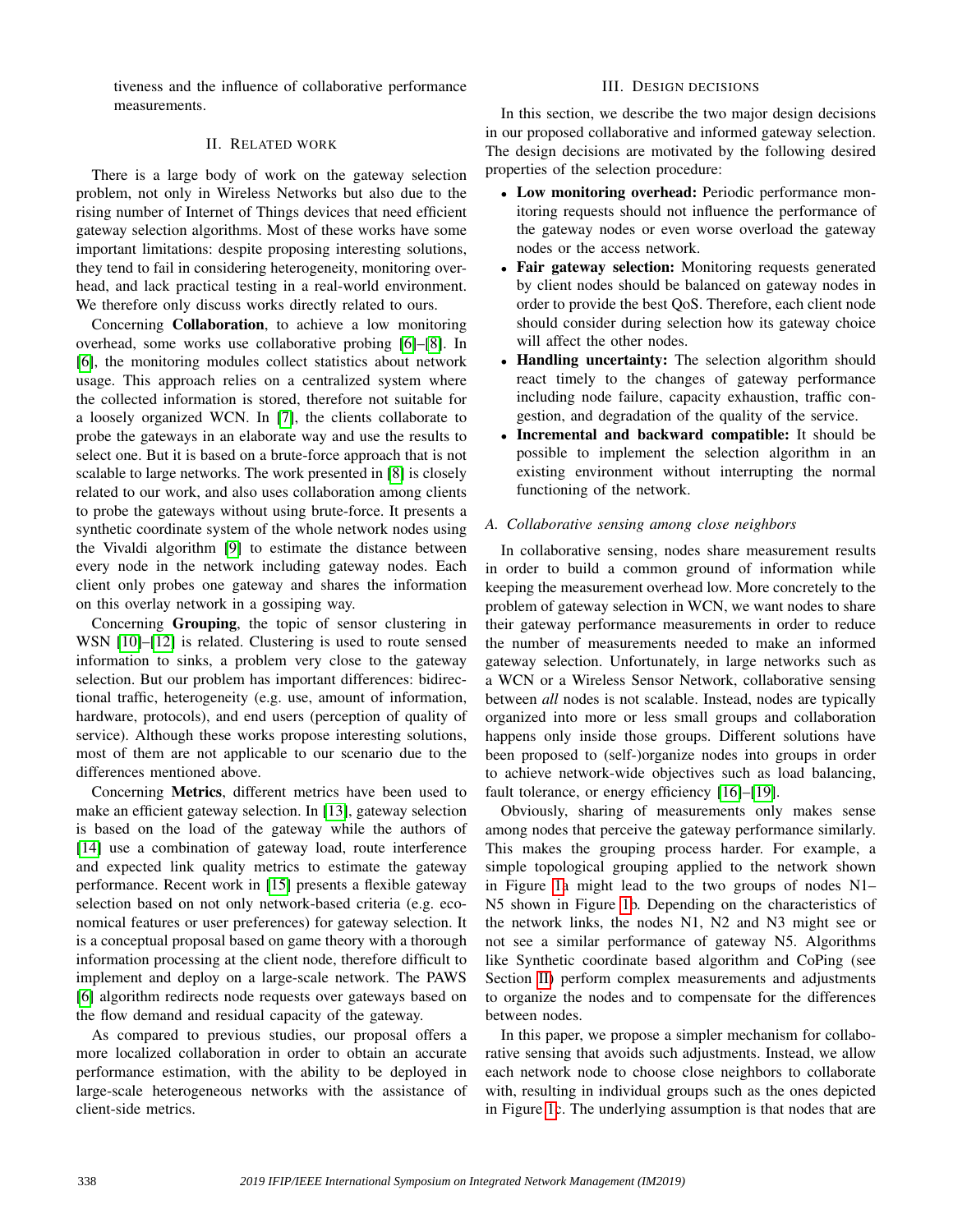<span id="page-2-0"></span>

Figure 1: Example scenario for forming a group of collaborating nodes

close to each other (in terms of, e.g., round trip time) probably also share most of the paths to the gateway nodes and therefore they see similar gateway performance.

## <span id="page-2-2"></span>*B. Random sampling*

A second fundamental principle in our approach is the use of random sampling. Instead of measuring the performance of all gateways, each node only samples a random subset. When coupled with the collaboration among close neighbors described in Section [III-A,](#page-1-1) a good visibility of the gateway nodes can be still achieved. Existing work suggests that a small number of samples per node can be sufficient. The congestion sensing approach in [\[20\]](#page-8-16) uses the Power of Two Choices (PoTC) algorithm, a node randomly sense two resources, to distribute the load of the network traffic over the common resources [\[21\]](#page-8-17), [\[22\]](#page-8-18). Similarly, the authors of [\[23\]](#page-8-19) use the Power of D Choices algorithm to improve the visibility of the load balancing decision in distributed stream processing.

In our work, we perform two gateway measurements per node per measurement round. This small number minimizes the probability that two nodes sense the same gateway. At the same time, it ensures that even an isolated node without any neighbors can choose between at least two gateways, which is important for our gateway selection algorithm (see Section [IV-C\)](#page-4-0). Note that a larger number would be also possible, providing a better visibility of the gateway performance at the price of a greater measurement overhead, or even a dynamic adaptation of the number in function of the number of measurements a node has received from its neighbors. However, due to space restrictions, we have restricted the experiments in Section [V-C](#page-5-0) to the fixed number of two gateway measurements per node per round.

#### IV. DESIGN OF THE GATEWAY SELECTION ALGORITHMS

We propose a client-side informed gateway selection algorithm where network nodes collaborate with closely located neighbor clients to sense the performance of the gateways. Each node keeps a table, called *gateway performance table*, where it stores the results of its own gateway performance measurements for the different gateways as well as the gateway measurement results obtained from its neighbor nodes. The main objective of collaborative sensing is to reduce the innetwork traffic and to increase the awareness about gateway nodes at each client node as explained in Section [III-A.](#page-1-1)

Parts of the algorithm can be replaced (for example, we propose two different procedures to select the best gateway). We have therefore structured our approach into different components that are organized in three layers (see Figure [2\)](#page-2-1): The bottom layer provides the performance sensing, that is the measurement of the gateway performance and the identification of close neighbors to collaborate with; the middle layer is in charge of the actual collaboration between network nodes, i.e. the exchange of measurement results; the top layer selects one gateway from the table of measured gateways.

<span id="page-2-1"></span>

Figure 2: Layered structure of the proposed algorithm

All components of the algorithm run on the client side, i.e. on the network nodes and their execution can be roughly divided into two phases, the *bootstrapping phase* and the *periodic sensing phase*. When a node is activated it starts with an empty gateway performance table. The goal of the bootstrapping phase is, therefore, to identify the set of close neighbors and to receive their measurement results in order to fill the node's table. With this initial version of the table, the node can do a first gateway selection. After this has been done, the node enters the periodic sensing phase where it performs its own measurements (sensing) and exchanges measurement results with neighbor nodes.

The interaction of the different layers during these two phases is depicted in Figure [3.](#page-3-0) We will now explain the different components in more detail.

#### *A. Sensing layer*

*1) Component "Sense neighbors":* The goal of this component is to sense close neighbor nodes. As explained in Section [III-A,](#page-1-1) the idea is that close neighbor nodes will see similar performances for the different gateways, therefore close neighbors should exchange gateway performance measurements.

There are different possible ways for a node to identify its neighbors. A node can broadcast or multicast discovery messages, passively listen to wireless communication in its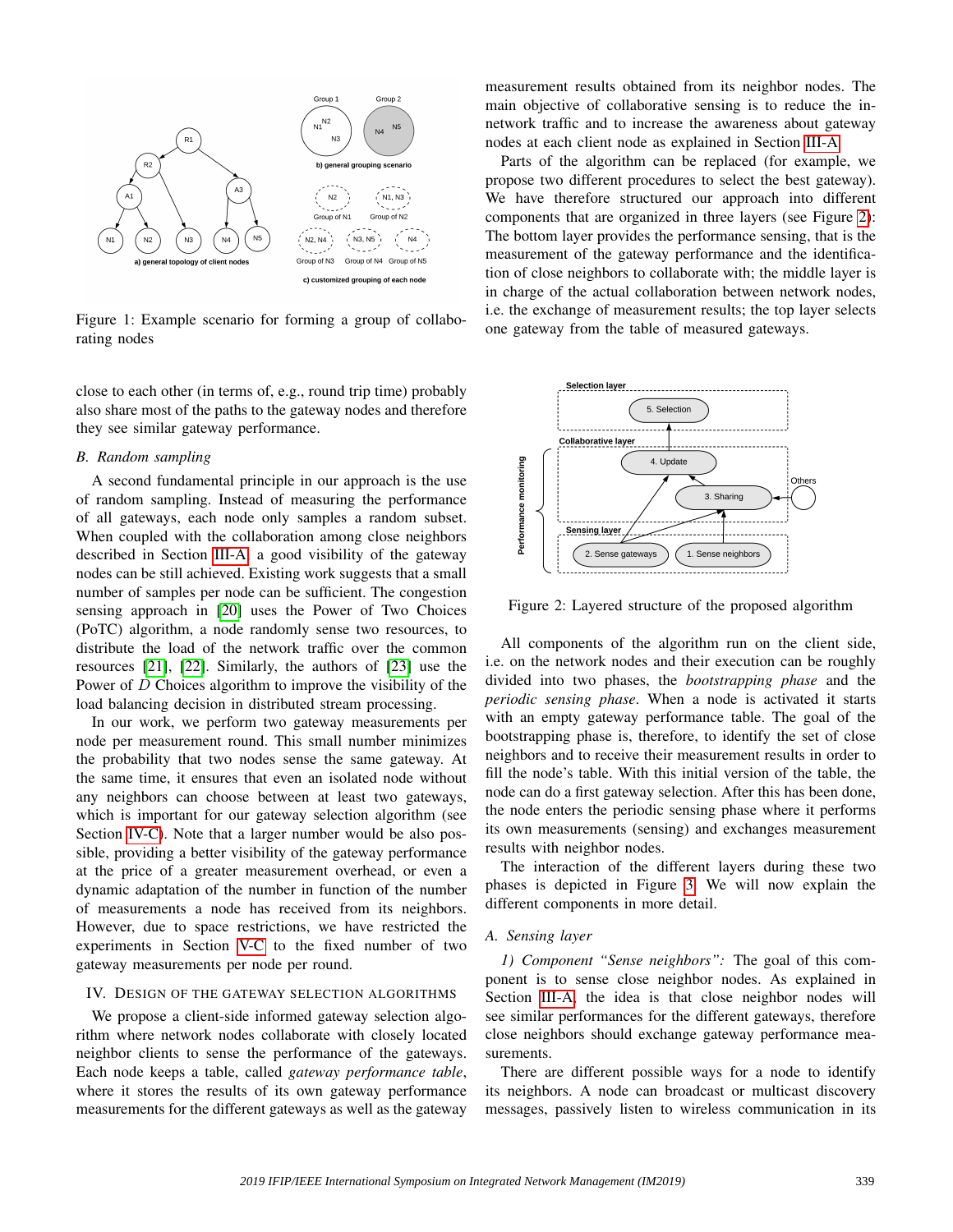<span id="page-3-0"></span>

Figure 3: Bootstrapping and periodic sensing phase

neighborhood in promiscuous mode, or use a node discovery service. For example, the guifi.net CN has a central node registry service.

In our implementation of this component, we rely on the registry service. In addition, in order to decide whether a neighbor node is a *close* neighbor, we propose to perform round-trip time (RTT) measurements. We define the RTT as the ping delay between two nodes which is relatively stable in WCN. As explained, WCN can be geographically very extended with multiple hops between nodes and the RTT can be used as a simple metric roughly correlated to the physical or logical distance between two nodes. A node regards neighbors with an RTT below a certain threshold as close neighbors.

The main challenge in this approach is the fine-tuning of the RTT threshold value. As shown later in the experiments in Section [V-C2,](#page-5-1) the smaller the threshold value, the more accurate the gateway performance perception will be since there is a higher probability that the identified close neighbors of a node share the same paths to the different gateways. On the other hand, a larger threshold value leads to a larger set of close neighbors and, therefore, more available measurement results, which can lead to a more informed gateway selection on a node.

*2) Component "Sense gateways":* As explained in Section [III-B,](#page-2-2) although a node knows all existing gateways, it will not perform performance measurements against all of them. Following the principle of PoTC [\[20\]](#page-8-16), in each measurement period, a node will randomly pick two gateways and measure their performance. This measurement consists in measuring the time (called "latency" in the following) needed to download

<span id="page-3-1"></span>Table I: Example of gateway performance table at each node

| Gateway   | Latency           | Timestamp           |
|-----------|-------------------|---------------------|
| Gateway 1 | 0.6 <sub>ms</sub> | 2018-07-01 14:39:14 |
| Gateway 2 | 0.4 <sub>ms</sub> | 2018-07-01 14:37:27 |

a 0.1MB resource via HTTP from a file server located on the Internet. The gateway node performance depends on many aspects including node failure, path congestion, traffic load, the gateway capacity, and service latency. It should be noted that we are not interested in the absolute value of the latency since our goal is only to rank the gateways.

The measurement results will be stored in the node's gateway performance table together with the time of the measurement. This timestamp will be used later in the collaborative and selection layers. Table [I](#page-3-1) shows an example table containing measurement results for two gateways.

As a result, the number of performance measurements between the node and the gateways reduces from a factor of  $n$ down to 2 for each node per measurement period, being  $n$  the number of available gateways. Two is the minimum number of measurements that an isolated node should make to allow an informed decision. Measuring two random gateways in each measurement period reduces the probability that two neighbor nodes will measure the same gateway.

## *B. Collaboration layer*

Collaboration, i.e. the exchange of gateway measurement results, is limited to close neighbors, assuming that the performance perception of the gateways between close neighbors is similar. The collaboration consists of three parts: (a) Sending own measurement information to close neighbors, (b) receiving information from those nodes, and (c) updating the node's gateway performance table.

*Sending:* Whenever a node has performed its own performance measurements in the gateway sensing component, the measurement result is directly sent to its close neighbors identified by the neighbor sensing component.

*Receiving and updating:* Information reception from neighbors is handled by the Receive procedure in Algorithm [1.](#page-4-1) This procedure distinguishes between information received from nodes that are known to be close neighbors of the current node (line 2) and unknown senders (line 13). In the former case, two types of messages are supported: During the bootstrapping phase, a node can request the whole gateway performance table from its closest neighbors in order to quickly obtain an initial version of the table. Such a message is handled in lines 3–5. The second type of messages are messages sent during the periodic sensing phase. They contain performance measurement results from a neighbor node. If a contained measurement result is more recent than the information currently stored in the node's table, the corresponding entry in the table is overwritten (lines 6–11).

When the sender is unknown to the receiving node (lines 14-17), the message is not simply discarded. Instead, the node requests the sensing layer to check whether the sender is a close neighbor. If this is the case, the message is processed.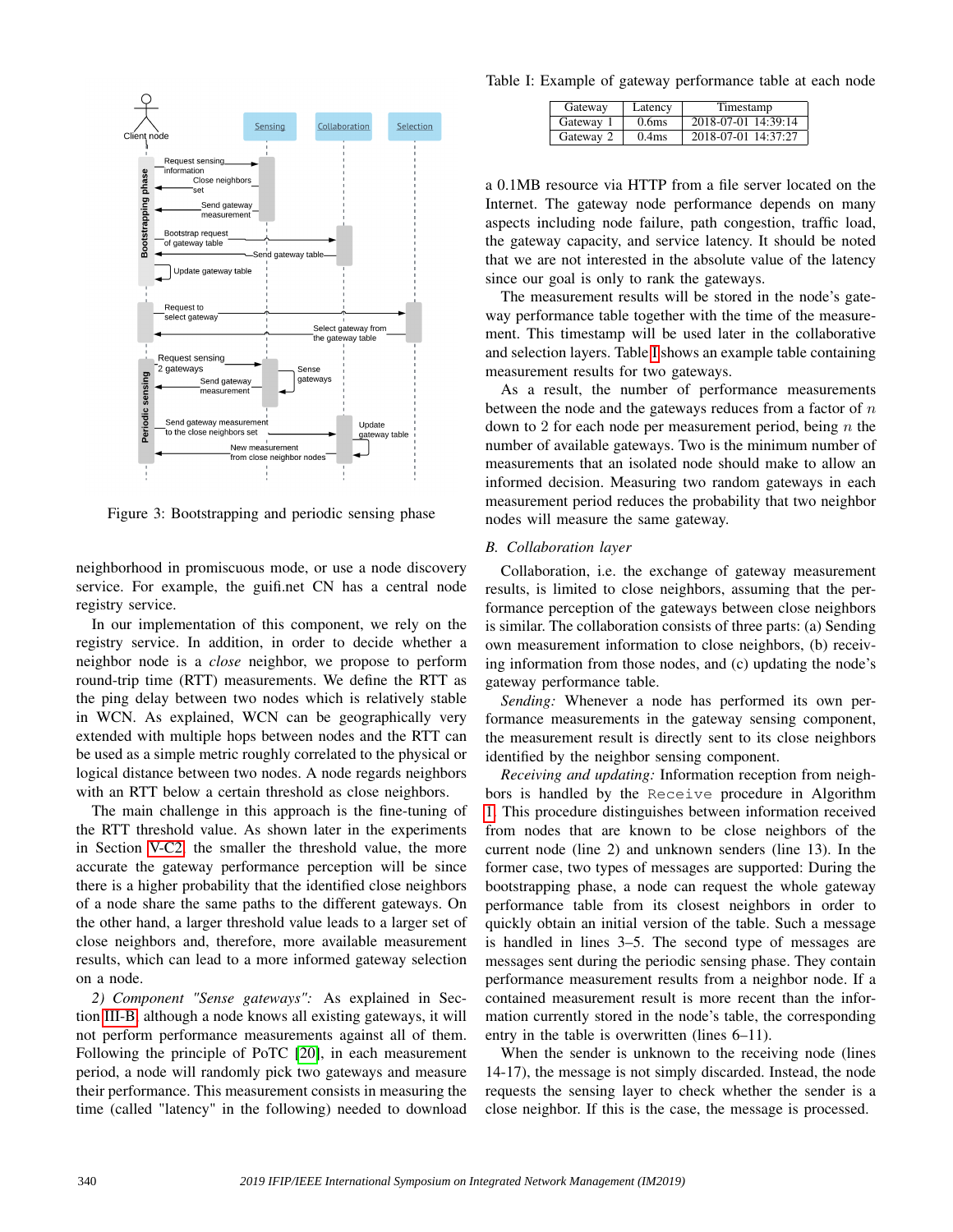It should be noted that collaboration between nodes is not transitive, in the sense that a node will not forward a copy of the information received from a neighbor node to its other neighbors. This choice enforces the precision of the estimation within a neighborhood and reduces unnecessary network traffic generated by gossiping.

<span id="page-4-1"></span>

| <b>Require:</b> close_neighbors = $\{C_1, C_2, \ldots, C_k\}$ |                                            |
|---------------------------------------------------------------|--------------------------------------------|
| <b>Require:</b> gateway_table                                 | $\triangleright$ Gateway measurement table |

| 1:  | <b>procedure</b> RECEIVE(sender, message)                |  |  |
|-----|----------------------------------------------------------|--|--|
| 2:  | <b>if</b> sender $\in$ close_neighbors <b>then</b>       |  |  |
| 3:  | <b>if</b> message $=='$ whole table request' <b>then</b> |  |  |
| 4:  | $\text{SEND}(gateway\_table)$                            |  |  |
| 5:  | else                                                     |  |  |
| 6:  | for all $info \in message$ do                            |  |  |
| 7:  | $gw\_address \leftarrow info.gw\_address$                |  |  |
| 8:  | info.time stamp<br>if                                    |  |  |
|     | gateway_table[gw_address].timestamp <b>then</b>          |  |  |
| 9:  | $gateway\_table[gw\_address] \leftarrow info$            |  |  |
| 10: | end if                                                   |  |  |
| 11: | end for                                                  |  |  |
| 12: | end if                                                   |  |  |
| 13: | else                                                     |  |  |
| 14: | $isNeighbour \leftarrow$ SENSENEIGHBOR(sender)           |  |  |
| 15: | if $isNeighbour$ then                                    |  |  |
| 16: | goto line 3                                              |  |  |
| 17: | end if                                                   |  |  |
| 18: | end if                                                   |  |  |
|     | 19: end procedure                                        |  |  |
| 20: | procedure SEND(message)                                  |  |  |
| 21: | <b>for all</b> neighbor $\in$ close_neighbors <b>do</b>  |  |  |
| 22: | SEND_DIRECT(neighbor, message)                           |  |  |
| 23: | end for                                                  |  |  |
|     | 24: end procedure                                        |  |  |

whose measured latency is below the specified threshold (line 4). The procedure is restarted with a doubled threshold if the search does not return at least two gateway candidates (lines  $8-10$ ).

We have designed *collaborative-fair* to be conservative in the choice of the gateway. Frequent changes of the gateway could result in sudden short-term performance variations at the gateways, perturbing the performance measurements of the other nodes. Therefore, if the previously selected gateway still belongs to the list of good gateway candidates, the current gateway is not changed (lines 11–12).

<span id="page-4-2"></span>

| Algorithm 2 Collaborative-Fair                                                            |  |  |  |  |  |  |
|-------------------------------------------------------------------------------------------|--|--|--|--|--|--|
| <b>Require:</b> gateway_table                                                             |  |  |  |  |  |  |
| <b>Require:</b> latency <sub>thr</sub><br>$\triangleright$ Threshold for gateway category |  |  |  |  |  |  |
| Require: current_gateway                                                                  |  |  |  |  |  |  |
| <b>Require:</b> measurement_period                                                        |  |  |  |  |  |  |
|                                                                                           |  |  |  |  |  |  |
| 1: <b>procedure</b> SELECTGATEWAY( $latency_{thr}$ )                                      |  |  |  |  |  |  |
| $good\_gateways = []$<br>2:                                                               |  |  |  |  |  |  |
| for all $gw \in \text{gateway\_table}$ do<br>3:                                           |  |  |  |  |  |  |
| $(Now - g w.time stamp)$<br>if<br>4:<br>$\,<\,$                                           |  |  |  |  |  |  |
| $measurement\_period$ & gw.latency < latencylimit                                         |  |  |  |  |  |  |
| then                                                                                      |  |  |  |  |  |  |
| $good\_gateways \leftarrow ADD(gw)$<br>5:                                                 |  |  |  |  |  |  |
| end if<br>6:                                                                              |  |  |  |  |  |  |
| end for<br>7:                                                                             |  |  |  |  |  |  |
| if $Size(good_gateways) < 2$ then<br>8:                                                   |  |  |  |  |  |  |
| <b>return</b> SELECTGATEWAY $(2 * latency_{thr})$<br>9:                                   |  |  |  |  |  |  |
| end if<br>10:                                                                             |  |  |  |  |  |  |
| <b>if</b> current_gateway $\in$ good_gateways <b>then</b><br>11:                          |  |  |  |  |  |  |
| <b>return</b> current_gateway<br>12:                                                      |  |  |  |  |  |  |
| else<br>13:                                                                               |  |  |  |  |  |  |
| return RANDOM(good_gateways)<br>14:                                                       |  |  |  |  |  |  |
| end if<br>15:                                                                             |  |  |  |  |  |  |
| 16: end procedure                                                                         |  |  |  |  |  |  |
|                                                                                           |  |  |  |  |  |  |

# <span id="page-4-0"></span>*C. Selection layer*

For the gateway selection, we propose two alternative algorithms which rely on the information stored in the gateway performance table.

The first algorithm is *collaborative-best*. It selects the best gateway, i.e. the gateway with the lowest latency measure, from the gateway performance table within the last measurement period. The algorithm is simple and selfish since it does not consider overall load balancing: Since all nodes in a close neighborhood choose similar gateway performance tables, they will likely select the same gateway with this algorithm. As a possible result, the gateway might get overloaded and performance may degrade for all.

The second selection algorithm is *collaborative-fair* where a node will randomly choose a gateway among the best performing gateway nodes according to some latency threshold, as shown in Algorithm [2.](#page-4-2) The algorithm builds a list of all gateways for which recent measurements are available and

## V. EVALUATION

In this section, we evaluate the performance of our approach and compare it with other collaborative and non-collaborative approaches. We begin with an analytic comparison of the different approaches in Section [V-A.](#page-4-3) Then we describe our experimental setup and methodology in Section [V-B.](#page-5-2) The experimental results are presented and discussed in Section [V-C.](#page-5-0)

#### <span id="page-4-3"></span>*A. Analytic comparison*

The idea behind collaborative sensing is that a node can make an informed gateway selection thanks to gateway performance measurements performed by it and by other nodes in the network. This reduces the amount of measurements the individual nodes have to make. On the other hand, it also introduces a certain overhead due to the messages exchanged between the nodes. Obviously, this overhead is absent in noncollaborative approaches.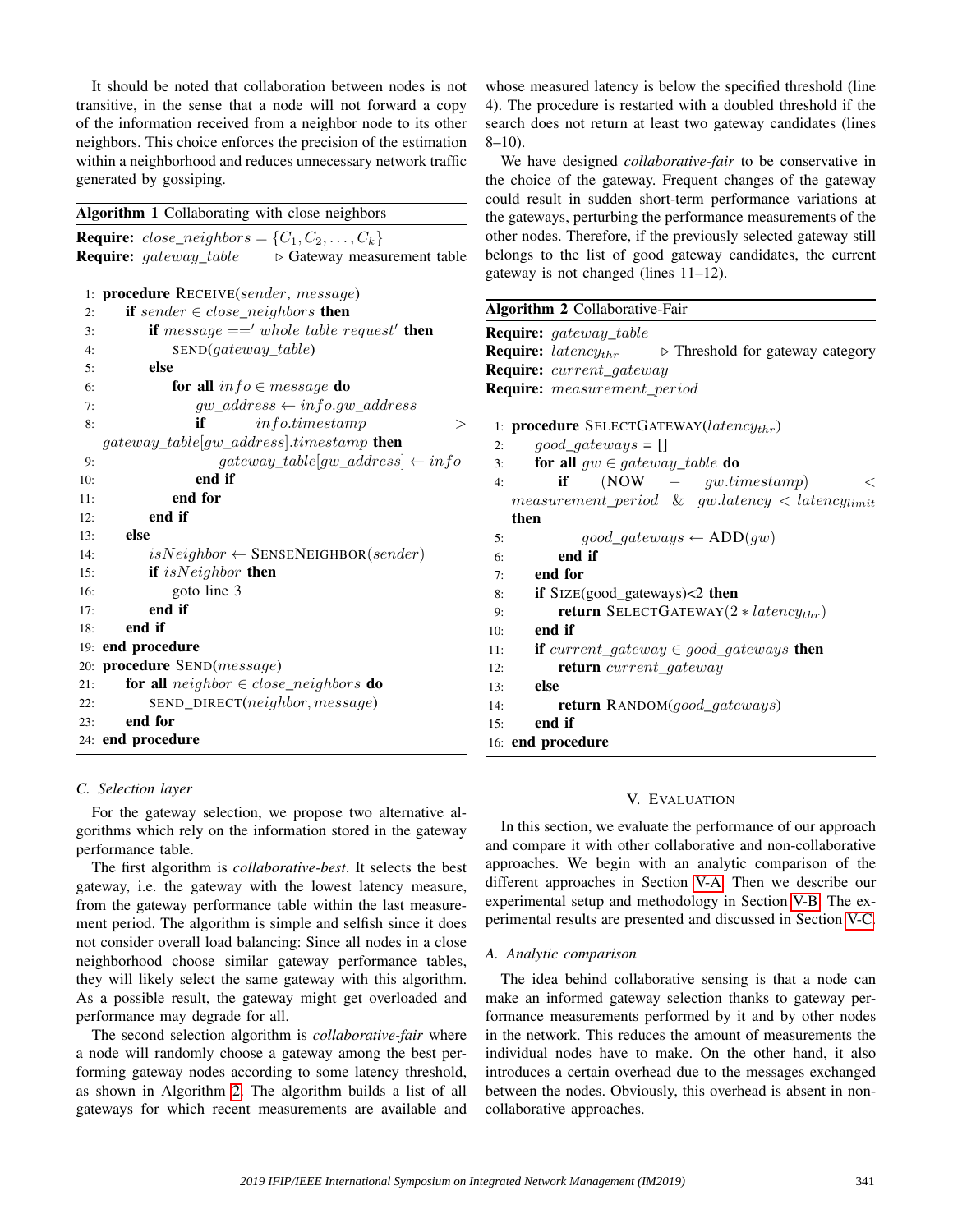The simplest non-collaborative approach is *brute-force* selection: In order to obtain the maximum visibility of the gateway performances, a node has to periodically measure all gateways. Alternatively, the node can decide to only measure *two* gateways, which gives us the *PoTC* [\[9\]](#page-8-8) approach. Its advantage is the reduction of the number of measurements and if the two gateways are chosen randomly, a distribution of the measurement load over all available gateways. However, the approach only gives a partial visibility of the gateway performance to the node. Finally, a node that could not make any measurements at all would simply select randomly one gateway.

For the collaborative approaches, we consider our approach, sensing based on the synthetic coordinates [\[8\]](#page-8-6) (referred as Vivaldi based algorithm in the paper), and the CoPing algorithm [\[7\]](#page-8-7) as they are both informed and collaborative gateway selection algorithms in heterogeneous wireless network. Due to the random selection and the small number (two) of measurements, our approach cannot guarantee a full visibility of the performance of all gateways. On the other hand, its measurement and collaboration overhead is the smallest among the compared collaborative approaches discussed here.

In Vivaldi based algorithm, each node measures a different set of (more than two) gateway nodes, effectively leading to a full visibility of the performance of all gateways. The measurement results are distributed within a set of close neighbors and additional random neighbors. To improve the estimation of the so-called synthetic coordinates between nodes, this distribution is done frequently  $(n \times n)$  within one measurement period.

In CoPing, ancestor nodes are identified that are responsible for measuring the performance of all gateways, thus leading to full visibility. Those ancestor nodes then distribute the performance information down to the descendant nodes. The cost of the collaborative layer of our proposal and the CoPing algorithm is similar, however, the child nodes in the CoPing algorithm need to adjust the information received from the ancestor node according to their RTT between them. The same applies to the Vivaldi based algorithm, which also requires adjustments of the measurement information depending on the sender nodes' synthetic coordinates. As compared to other collaborative algorithms, our collaborative sensing algorithm eliminates this last step, greatly reducing the complexity of our proposal.

Table [II](#page-6-0) summarizes the characteristics of the different approaches.

# <span id="page-5-2"></span>*B. Experimental setup*

We have implemented our gateway selection prototype in experimental nodes of a real heterogeneous production network, the guifi.net CN. The nodes are organized into administrative zones which represent the geographical area where the nodes are deployed. Each zone has a different set of gateway nodes where the majority of the client nodes use them to gain access to the Internet. The usual practice for gateway selection in guifi.net CN is *fail-then-connect-next*, where the current selection of the gateway remains until the gateway

fails. Access to the Internet is often spare capacity donated by other community members, therefore it has limited bandwidth and capacity.

Our testbed consists of 24 experimental nodes, 12 real, geographically distributed production gateway nodes in the Barcelona zone of guifi.net CN. Our algorithm run periodically every 2 minutes for 1 day period and the traffic and the load of the gateway nodes are real. Experimental nodes introduce 1ms, 3ms, 5ms, and 7ms network delays to mimic the small subset of the network. The CoPing algorithm has not been evaluated in the experiments, as it requires modification in the routing protocol, unfeasible in a production network, even more given the use of more than one.

# <span id="page-5-0"></span>*C. Experimental results*

The experiments in this section focus on the precise estimation of the proposed collaborative algorithm as it estimates the performance of the gateway nodes according to its selected close neighbors. We conducted different sensitivity experiments of the algorithm, sensitivity towards RTT threshold, close neighbor nodes size and performance change.

*1) Evaluation of the gateway selection:* We compared the collaborative and non-collaborative algorithms with our proposed Collaborative-Best and Collaborative-Fair algorithms. Figure [5](#page-6-1) shows the Empirical Cumulative Distribution Function (ECDF) of the downloading 0.1 MB file from the selected gateway for each of the studied algorithms. The lower bound is set by the PoTC, where the gateway performance table consists of each node's own two measurements. On the other hand, the upper bound is set by the Brute-Force gateway selection, where the node selects the best gateway at the time of selection out of all gateway nodes performance. As shown by non-collaborative algorithms in Figure [5,](#page-6-1) both our proposed gateway selection algorithms outperform the worstcase scenario 60% of the time. Moreover, Collaborative-Best gateway selection performs slightly slower (0.1ms slower) than the Brute-Force gateway selection. Among the collaborative algorithms in Figure [5,](#page-6-1) the Vivaldi based algorithm performs better than our selection algorithms. The reason behind that Brute-Force and Vivaldi based algorithms perform better than our proposed selection algorithm is that they offer full visibility of the gateway nodes at cost of more management overhead (more messages and computation) while our algorithm achieves partial visibility with less management overhead.

<span id="page-5-1"></span>*2) Sensitivity of the collaborative sensing algorithm:* In this experiment, we study the two main factors that influence the precise estimation of the gateway performance, the RTT threshold value used for creating a close neighbors cluster and the number of nodes in the same close neighbors set. We run our experiment for 100 rounds with 3 different RTT threshold value to form a close neighbors set, 5ms, 10ms and 20ms having average 10, 15, 20 close nodes respectively at each node to see the effect of the number of nodes and the threshold values.

In our evaluation, we used the cosine similarity function (0 to 1, 1 being higher similarity), which is the similarity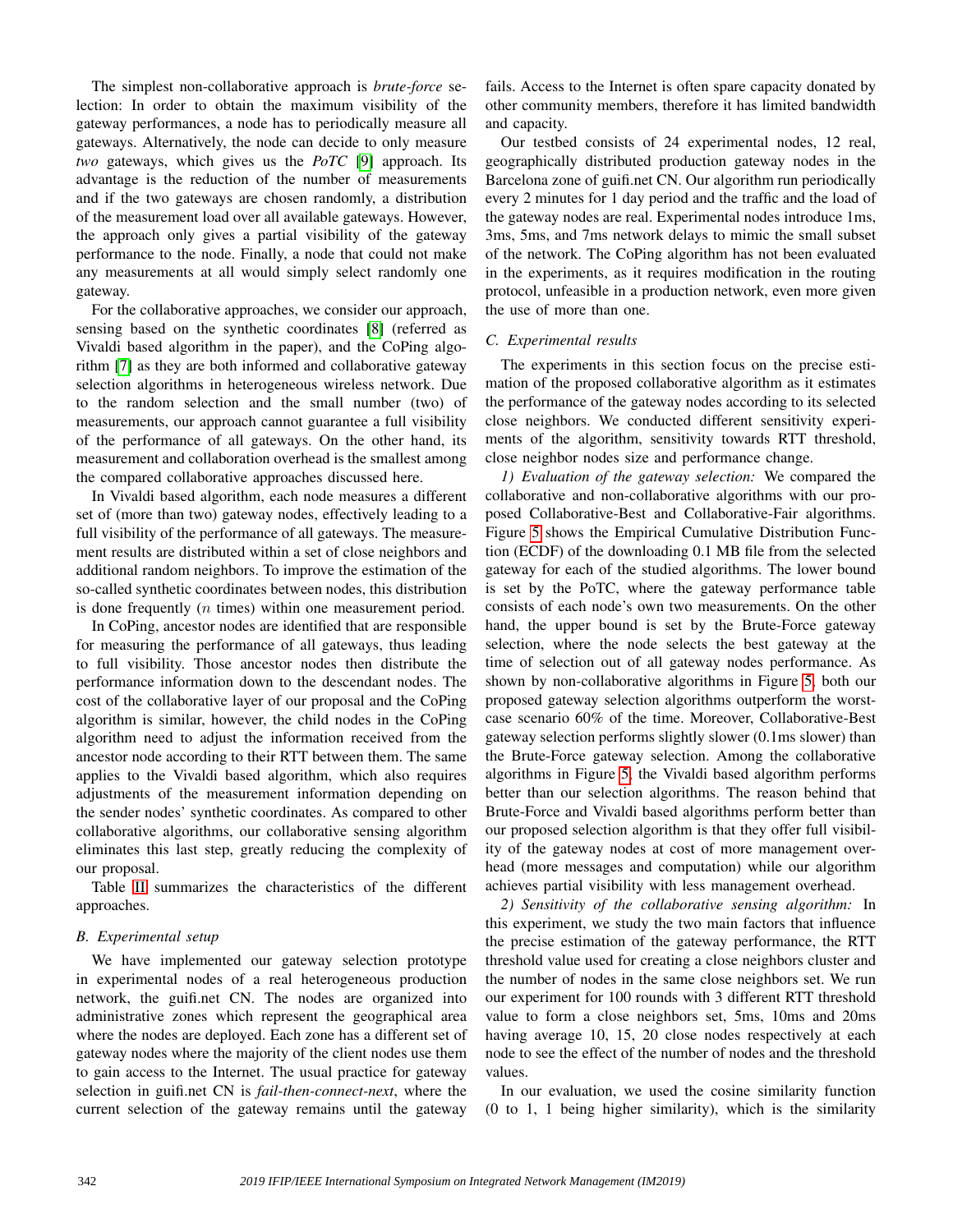<span id="page-6-0"></span>Table II: Messages cost & gateway visibility at individual nodes per measurement round, q : number of gateways, n: number of close neighbors, r: number of repetitions of the message exchange in one measurement round.

<span id="page-6-3"></span><span id="page-6-2"></span>

<span id="page-6-4"></span>Figure 4: Sensitivity analysis of RTT threshold value and size of close neighbors cluster

<span id="page-6-1"></span>

Figure 5: Gateway selection result

between the received measurement against the node's own perception of the gateway performance at the time of receiving information. This experiment conveys how precise estimations our collaborative sensing approach can achieve.

Figure [4](#page-6-2) shows the precision of the gateway performance estimation of our collaborative sensing algorithm and Vivaldi based algorithm proposed in [\[8\]](#page-8-6). From Figure [4a,](#page-6-3) both of the collaborative approaches result in near-optimal estimation of the performance of gateway nodes, which is important for the selection of the best suitable gateway for a client node. With Vivaldi based algorithm, the average gateway similarity estimation starts below 0.05 to reach almost 0.98 similarity after 60 rounds, showing a progressive increase of the precision of the estimation as time passes. Comparatively, our collaborative sensing algorithm provides more than 0.8 similarity of estimation throughout the duration of the experiment, as

<span id="page-6-5"></span>shown in Figure [4a.](#page-6-3) When increasing the close neighbors RTT threshold value in Figure [4b](#page-6-4) and Figure [4c,](#page-6-5) the precision of the gateway performance estimation drops down to average 0.6-0.8. As the RTT threshold value increases, the similarity between nodes in the close neighbors set decreases. The peak values are the result of measurement received from the more closer nodes in the close neighbors set and similarly, lower values are the result of performance measurement received from the distant node in the close neighbors set. On the other hand, the Vivaldi based algorithm outperforms our algorithm in the 10-15th round and in Figure [4c,](#page-6-5) the precision of estimation stays constantly above 0.8 duration of the experiment.

Our collaborative sensing algorithm's precision of estimation is shown to reach faster precise performance sensing during the initial stage of the algorithm and maintained stable performance throughout the experiment. The Vivaldi based algorithm is stable after 15-20 rounds where it requires thorough (reactive) information exchange between network nodes and gateway nodes and information processing at every node.

Figure [6](#page-7-0) shows the effect of the number of nodes in the close neighbors set leaving (decrease) and joining (increase). The experiment runs with the average close neighbors set the size of 8 (RTT<5ms) and 10 gateways. Each measurement round, the number of measured gateways are different depending on what gateways the nodes in the close neighbors set are sampling. In round 20, we removed 2 client nodes from the experiment, however, the size of the measured gateways and precision of estimation is not affected. We further removed 2 clients at the round 32, then the number of measured gateways decreased but the precision of estimation remains the same. We observed the ideal number of the nodes in the close neighbors set should be around  $(available\ qateways)/2$  to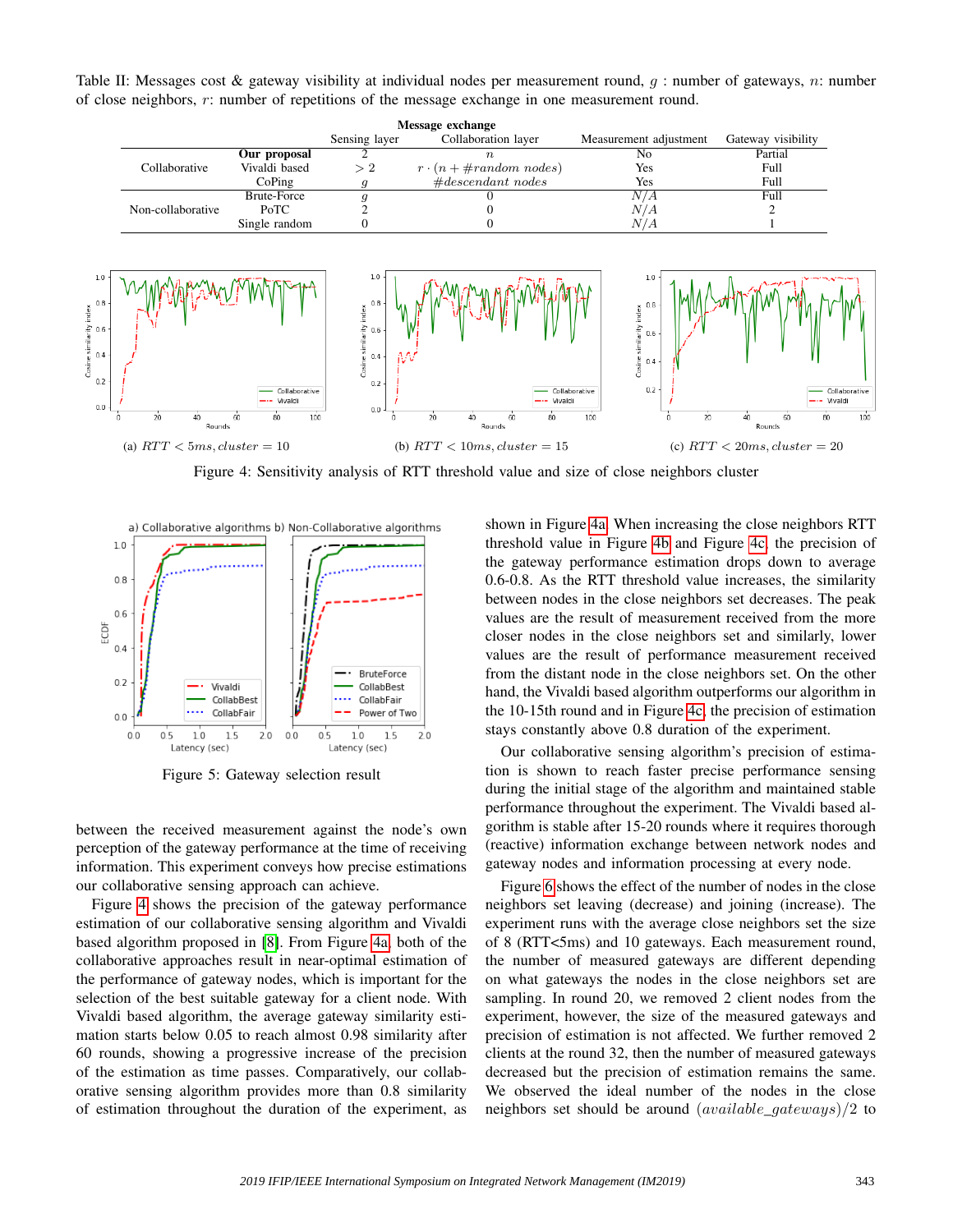<span id="page-7-0"></span>

Figure 6: Sensitivity analysis (nodes leaving/joining)

<span id="page-7-1"></span>Table III: Average message exchange at individual node per measurement round

|                         |               | Collaborative layer |         |
|-------------------------|---------------|---------------------|---------|
|                         | Sensing layer | Send                | Receive |
| Our algorithm           |               |                     |         |
| Vivaldi based algorithm |               |                     | 56      |

provide enough gateway measurements.

In Table [III,](#page-7-1) we explore the average number of messages exchanged between Sensing layer and Collaborative layer at individual node per measurement round in the testbed of Figure [4b,](#page-6-4) with the close neighbors set containing an average 15 close neighbors. For our algorithm, each round the node senses the performance of 2 gateway and sends and receives 2 new gateway measurements from close neighbors. In the meanwhile, Vivaldi based algorithm senses the majority of the gateways and the all the neighbor nodes, then proceed to send whole gateway table entries to the neighbor nodes and receive information from others. Table [III,](#page-7-1) as compared to Vivaldi based algorithm, shows that our algorithm reduces sensing overhead by 10x, message exchange between network nodes by 5x on average.

<span id="page-7-2"></span>

Figure 7: Gateway performance change

*3) Self-adaptation of the collaborative sensing:* The most common problem of a dynamic network is that it is susceptible to performance changes including the scenario of a shorttermed valley on gateway performance and the effect of congestion. Figure [7](#page-7-2) shows the performance change adaptation of both cases.

In Figure [7,](#page-7-2) we introduced a 200ms delay to the selected gateway after the 100th round and removed the delay after 150 rounds. We plotted the estimated gateway performance perceived at our proposed solution (solid line) with the actual measurement of the node (dashed line) and Vivaldi based algorithm estimation (dotted-dash line). The Vivaldi based algorithm took 30 rounds to adjust to the actual gateway performance change, comparatively, our proposed algorithm is able to sense the gateway performance increase after 2 rounds, upon receiving the measurement from the neighbor node in the close neighbors set, and adjust its own gateway table. When eliminating the delay, the Vivaldi based algorithm took 20 round to adjust back to the normal performance change while our algorithm sensed the performance change at the same round.

In our proposed algorithm, the adaptation period to any performance change depends on the probability of receiving the specific gateway performance information from the other nodes, therefore, results in faster convergence within a few rounds. The Vivaldi based algorithm, on the other hand, is slower to adapt to changes, moving towards the direction of the change, therefore not able to timely react to the gateway performance change.

## VI. CONCLUSION AND FUTURE WORK

This paper addresses the informed gateway selection problem by collaborative performance sensing within close neighbors, drastically reducing the information to share (a reduction factor from  $n$  to 2) to achieve good QoE at client nodes and overall fair distribution of the capacity of gateway nodes. Our selection algorithms are simple yet effective, that is infrastructure and technology agnostic and support incremental implementation (compatible with WCN networks that grow organically in the number of clients and number of gateways). Experiments show that the precision estimation of our proposed algorithm is high (>80%) throughout the experiments, which results in high-quality Internet access for clients. By utilizing the partial knowledge of the gateway performance information, the *collaborative-best* and *collaborative-fair* variants perform close to a brute force algorithm.

Future work will explore adaptive sensing to further reduce the monitoring overhead depending on the number of close neighbor nodes, the number of gateway nodes by adjusting the measurement period accordingly. We plan to incorporate fault tolerance and capacity planning of gateway selection in an extended version of the algorithm. Further, we will test the scalability of our proposed algorithm in the real heterogeneous production network of guifi.net, with a large ratio of client nodes versus gateway nodes.